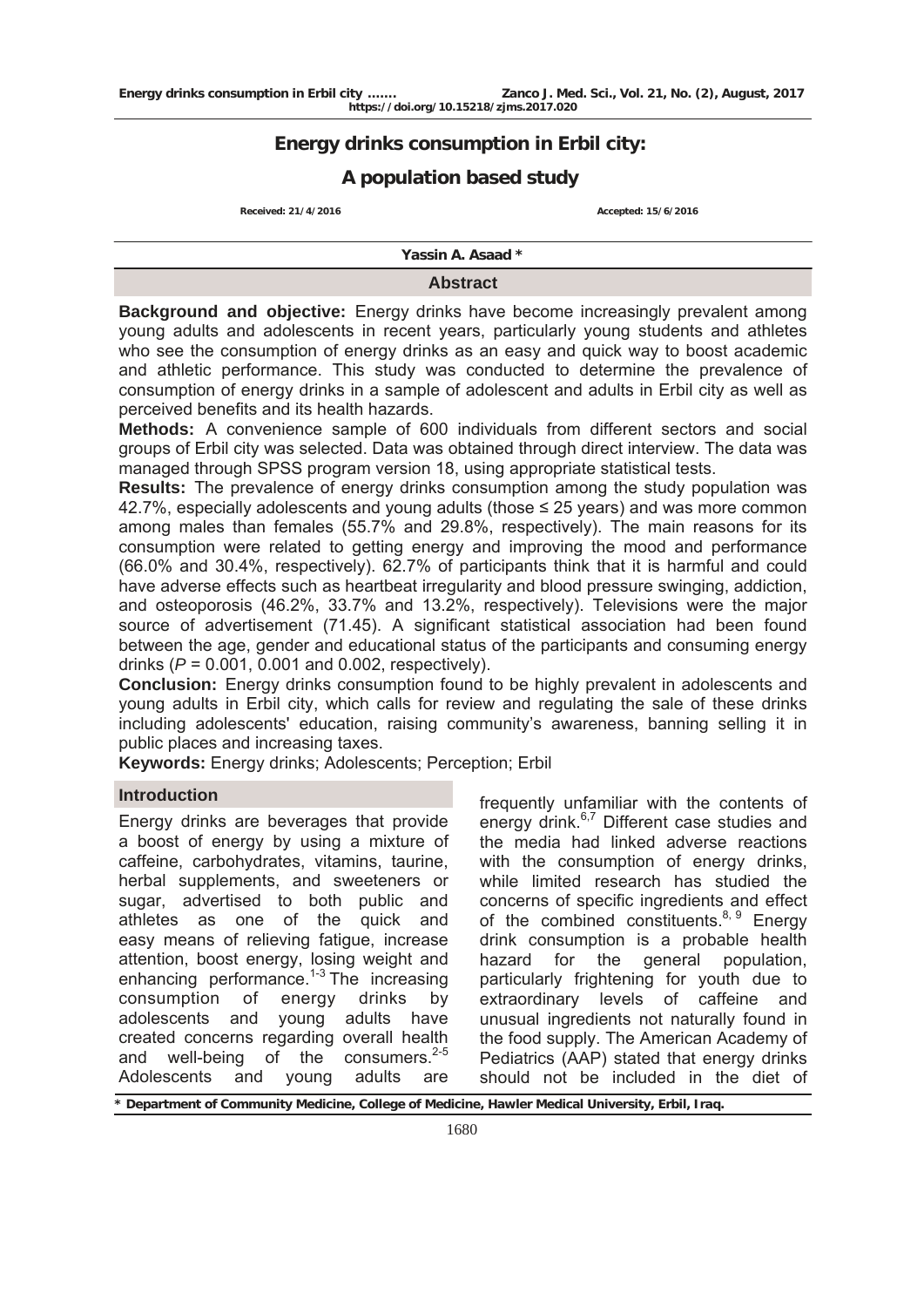children and adolescents due to their intoxicating content.<sup>10,11</sup> One of the undesirable effects of energy drinks, which have extraordinary percentages of carbohydrates, is that they frequently slow down the degree at which nutrients are absorbed into the bloodstream. In addition, a high amount of carbohydrates decreases the rate of fluid absorption or creates dehydration during an exercise. Intake extraordinary levels of sugar can cause a high sugar crash.<sup>9</sup> This happens when sugar moves into the bloodstream and delivers high energy allowing the athlete to a sense of well- being and attain better results, once that energy is consumed, within 30 to 45 minutes, there will be a possibility of a sugar crash. $9,12$  Other health consequences include reported cases of epilepsy attacks and cardiac standstill; even dental carries could result from the high acid content of energy drinks.<sup>12</sup> Daily or weekly energy drink consumption is highly associated with alcohol dependency. Many adolescents used to mix energy drinks with alcohol to get high energy without being sleepy and for more fun and excitement. The mixture of alcohol with energy drinks could be even more challenging. Energy drinks can hide the feeling of alcoholism, which may lead to more drinking and more alcohol-associated adverse  $reactions$ .<sup>12,13</sup> Up to the researcher's knowledge, data are scarce on the prevalence of energy providing drinks consumption in Kurdistan region and at the national level. Nowadays, there are many advertisements about energy drinks everywhere (in TV channels, shopping centers, Highways, different public places and ….etc.). Unfortunately, it is sold at low prices, and consumed in large amounts particularly by children and young adults. The aim of the study was to find out the prevalence of energy drinks consumption and their consumption pattern, as well as perceived benefits and health hazards among a sample of Erbil population.

#### **Methods**

Erbil city is the center of Erbil Governorate, and the capital of Kurdistan region, located in the Northern part of Iraq, inhabited by around  $1,750,000$  populations.<sup>14</sup> In this cross-sectional study, respondents from different sectors and social groups of Erbil city were included. A convenient sample of 600 individuals of two groups was selected. The first group comprised 300 individuals, obtained from those attending large shopping centers and students from two secondary schools, one of them was private. The second group comprised 300 respondents from those attending public places like parks and youth gathering places. Data collection was done from September  $25<sup>th</sup>$  through December  $15<sup>th</sup>$ , 2014. A close-ended questionnaire was used to collect information related to socio-demographic characteristics of the participants, in addition to the amount of energy providing drinks consumption and their perceived benefits and health hazards. A pilot study was conducted on 10 participants before the actual survey to determine its validity. Verbal permission was obtained from management office of the shopping centers and the administration of the included schools. In addition, a verbal approval was obtained from the participants before data collection. All the individuals between 10 and 55 years old of both genders who agreed to participate were included in the study. Those who had participated in the pilot study were excluded. This study was conducted without any support or grant from anybody; it was approved by the Research Ethics Committee from the College of Medicine of Hawler Medical University. The questionnaire was completed through direct interview. Data entry was completed and the statistical package for the social sciences (version 18.0) was used for data analysis. A *P* value of ≤0.05 was considered statistically significant.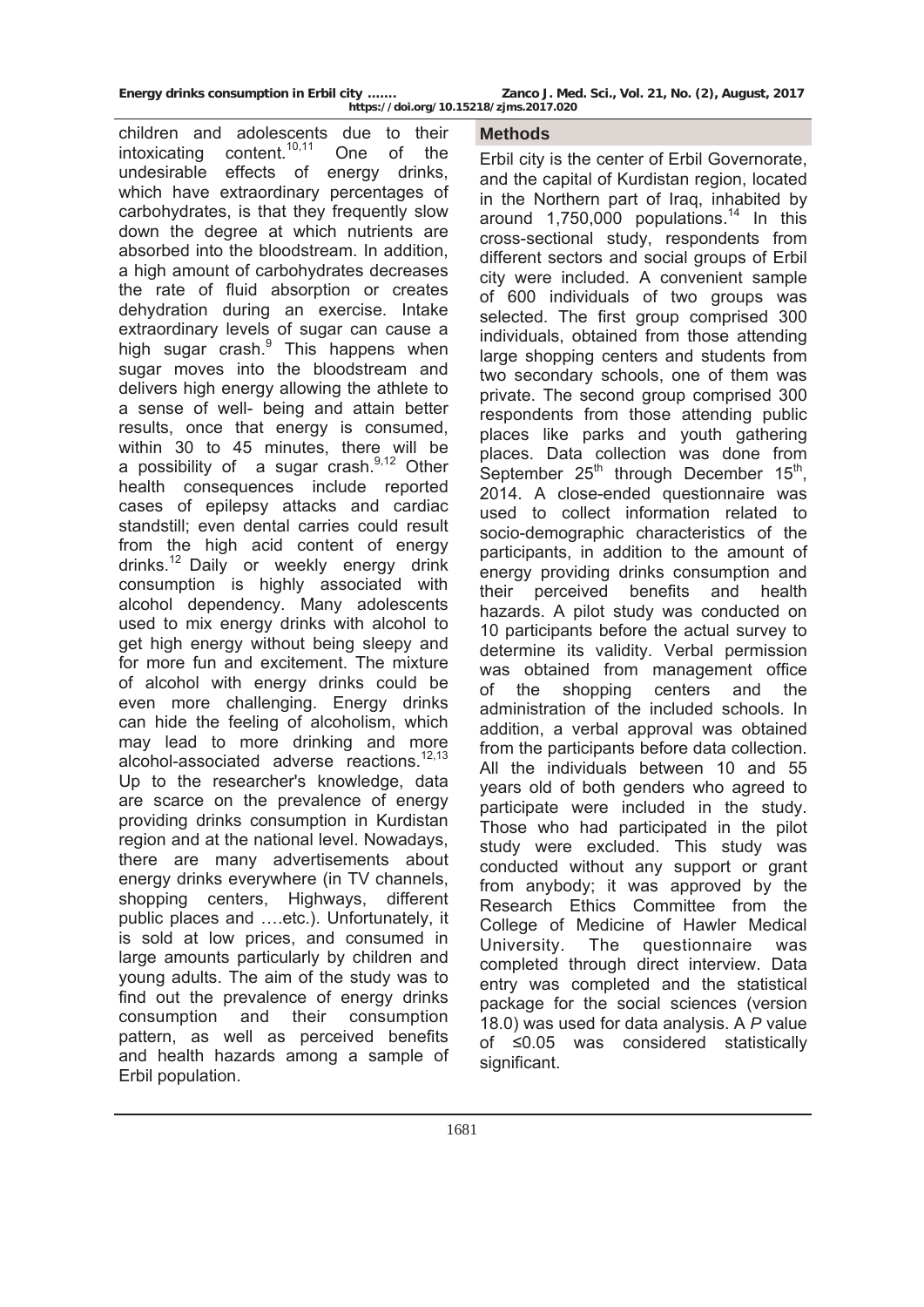## **Results**

## **Socio-demographic characteristics of the study sample:**

A total of 600 respondents had participated in the study. Their age ranged from 10 to 54 years, with a mean± SD age of 20.3± 6.97 years. Nearly half of them, (46.7%) were between 10- 17 years old, and 39.0% of them were between 18- 25 years. Around half (50.3%) of the participants were females. Other socio-demographic characteristics of the respondents are shown in Table 1.

|  | <b>Table 1:</b> Socio-demographic characteristics of the study sample (n= 600) |  |  |  |  |
|--|--------------------------------------------------------------------------------|--|--|--|--|
|  |                                                                                |  |  |  |  |

| <b>Variables</b>       |                         | No. (%)    |
|------------------------|-------------------------|------------|
| Age in years           | $10 - 17$               | 280 (46.7) |
|                        | $18 - 25$               | 234 (39.0) |
|                        | $\geq 26$               | 86 (14.3)  |
| Gender                 | Male                    | 298 (49.7) |
|                        | Female                  | 302 (50.3) |
| Residence              | Rural                   | 32(5.3)    |
|                        | Urban                   | 568 (94.7) |
| Occupation             | <b>Student</b>          | 414 (69.0) |
|                        | Public employee         | 144 (24.0) |
|                        | Private sector employee | 42 (7.0)   |
| <b>Education level</b> | Illiterate              | 8(1.3)     |
|                        | Read and write          | 6(1.0)     |
|                        | Primary school          | 10(1.7)    |
|                        | Intermediate school     | 142 (23.7) |
|                        | Secondary school        | 236 (39.3) |
|                        | University graduates    | 198 (33.0) |
| Total                  |                         | 600 (100)  |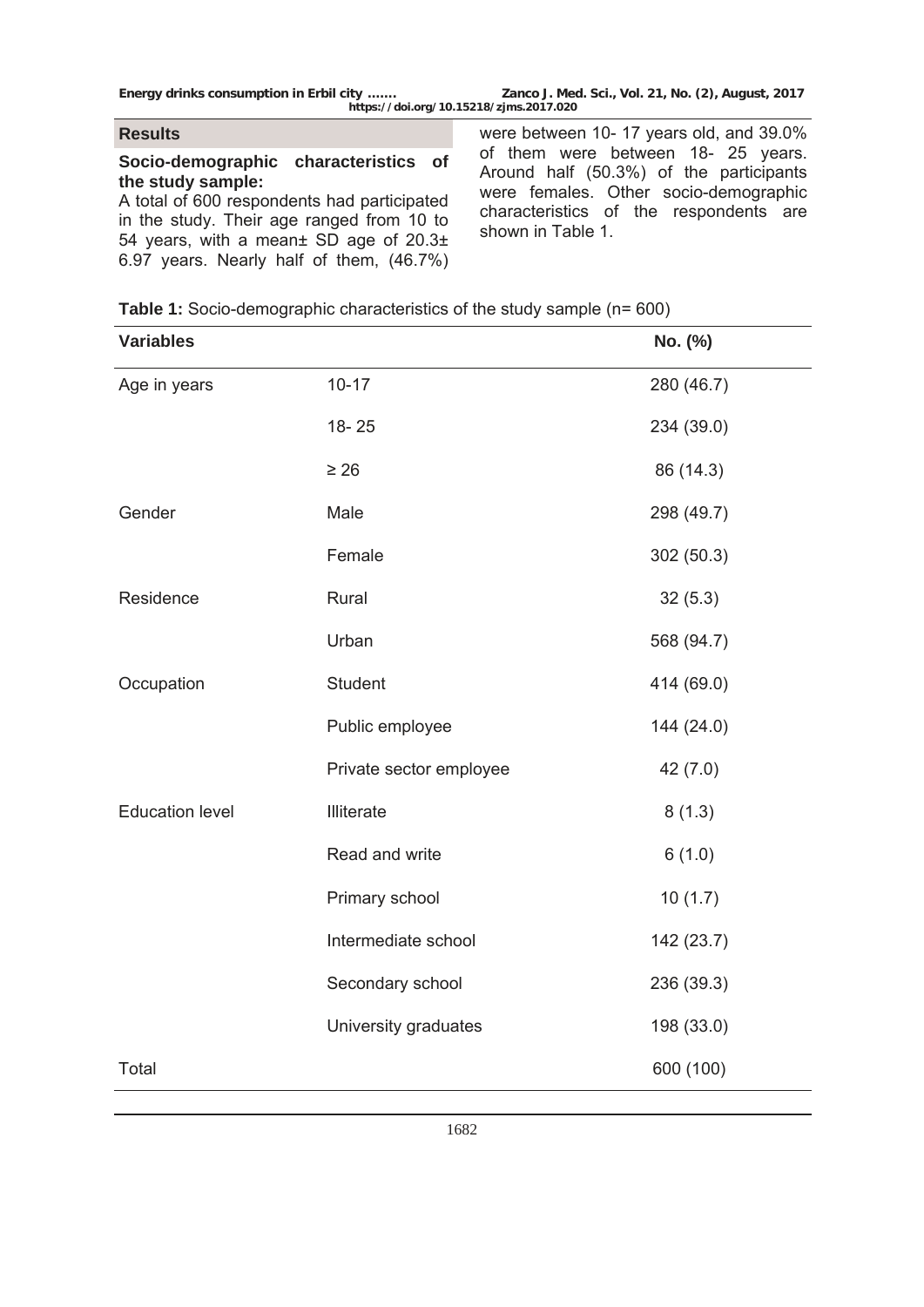**Energy drinks consumption in Erbil city ……. Zanco J. Med. Sci., Vol. 21, No. (2), August, 2017 https://doi.org/10.15218/zjms.2017.020**

## Knowledge and attitudes of **respondents towards energy drinks consumption:**

Regarding the prevalence of energy drinks consumption among the study population, 256 (42.7%) did drink it; among them, 32.8% had consumed it once weekly, 35.9% twice weekly, and 31.3% three times and more weekly. Almost two thirds (62.7%) of the respondents thought that energy drinks are harmful, compared to 37.3% who thought it is useful. Out of those who indicated it is harmful, 46.2% of them said it affects heartbeat and blood pressure, 33.5% thought it had an addictive effect, 13.2% said it causes osteoporosis, and only 6.9% indicated that it can cause a headache. Nearly two-thirds (66%) of the respondents who said it is useful, reported that they drink it to get energy, 30.4% to improve mood and performance and

3.6% to lose weight. The majority of the participants (78.7%) did not agree on advising or encouraging family members and friends to consume energy drinks. On the other hand, most (83.3%) of the participants have seen advertisements for such drinks, more than two- thirds (71.4%) of such advertisement were seen in TVs, 21.6% in the shopping centers, and 7% in the highways. More than three-quarters (76.3%) thought that advertisement play a role in encouraging them to consume these drinks. About actions that could be taken to reduce energy drinks consumption, 43.7% stated that through advocating more rules and regulation by the Ministry of Health, 27% responded to be through health education, 18% of them suggested banning selling such drinks in public places, and 11.3% suggested to increase prices (Table 2).

**Table 2:** Knowledge and attitude of respondents towards energy drinks consumption  $(n= 600)^*$ 

| <b>Variables</b>                                                                                                |                                          | No. (%)    |  |  |  |
|-----------------------------------------------------------------------------------------------------------------|------------------------------------------|------------|--|--|--|
| Consumption of energy drinks during the                                                                         | None                                     | 344 (57.3) |  |  |  |
| past 7 day                                                                                                      | Once                                     | 84 (14.0)  |  |  |  |
|                                                                                                                 | Twice                                    | 92 (15.3)  |  |  |  |
|                                                                                                                 | Three times and more                     | 80 (13.3)  |  |  |  |
| Whether it is useful or harmful                                                                                 | Useful                                   | 224 (37.3) |  |  |  |
|                                                                                                                 | Harmful                                  | 376 (62.7) |  |  |  |
| Usefulness                                                                                                      | Get energy                               | 148 (66.0) |  |  |  |
|                                                                                                                 | Improve mood and performance             | 68 (30.4)  |  |  |  |
|                                                                                                                 | weight loss                              | 8(3.6)     |  |  |  |
| Harmful effects                                                                                                 | Addiction                                | 126 (33.7) |  |  |  |
|                                                                                                                 | Affects heartbeat and blood pressure     | 174 (46.2) |  |  |  |
|                                                                                                                 | Osteoporosis                             | 50(13.2)   |  |  |  |
|                                                                                                                 | Headache                                 | 26(6.9)    |  |  |  |
| Do you advise your family or friends to                                                                         | Yes                                      | 51(21.5)   |  |  |  |
| drink? (for consumers)                                                                                          | <b>No</b>                                | 201 (78.5) |  |  |  |
| Have you seen advertisements?                                                                                   | Yes                                      | 500 (83.3) |  |  |  |
|                                                                                                                 | <b>No</b>                                | 100 (16.7) |  |  |  |
| Where have you seen the advertisement?                                                                          | <b>TVs</b>                               | 357 (71.4) |  |  |  |
|                                                                                                                 | Shopping centers                         | 108 (21.6) |  |  |  |
|                                                                                                                 | Highways                                 | 35(7.0)    |  |  |  |
| Does the advertisement encourage people                                                                         | Yes                                      | 458 (76.3) |  |  |  |
| to consume it?                                                                                                  | <b>No</b>                                | 142 (23.7) |  |  |  |
| How to reduce the consumption of energy                                                                         | <b>Health education</b>                  | 162 (27.0) |  |  |  |
| drinks?                                                                                                         | Increasing prices                        | 68 (11.3)  |  |  |  |
|                                                                                                                 | Banning selling in public places         | 108 (18.0) |  |  |  |
|                                                                                                                 | Advocating for more rules and regulation | 262 (43.7) |  |  |  |
| ald to the related to the tonner ow yinding to the boat and this pre-relation of the saldeirey add lie to the * |                                          |            |  |  |  |

Not all the variables are out of 600, accordingly we cannot add total to the end of the table.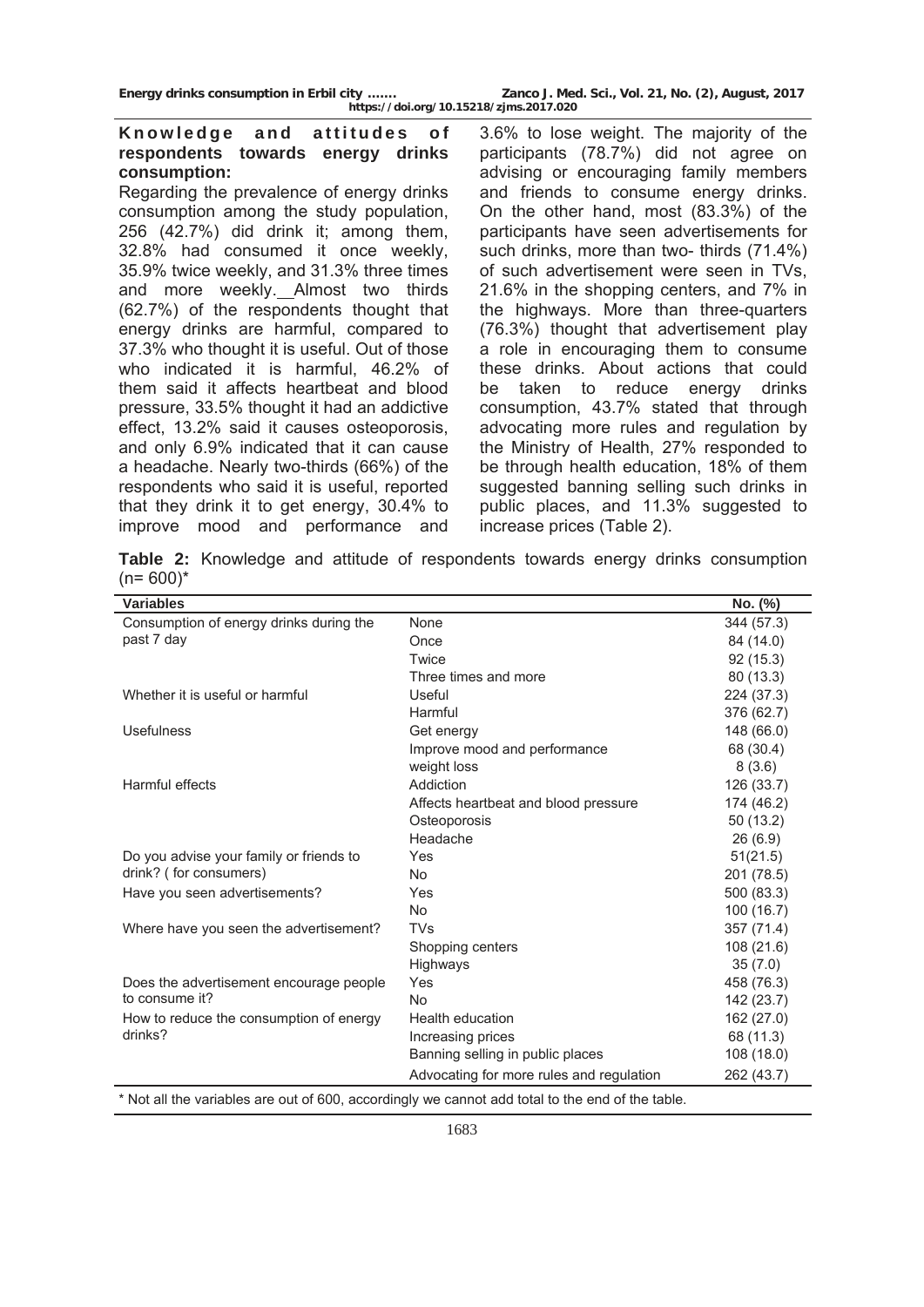**Energy drinks consumption in Erbil city ……. Zanco J. Med. Sci., Vol. 21, No. (2), August, 2017 https://doi.org/10.15218/zjms.2017.020**

**Association of consumption of energy drinks with some socio-demographic characteristics of the respondents:** 

Among participants  $\leq$  17 years of age, more than half (58.6%) of had not consumed energy drinks in the past seven days, 12.9% had consumed it once, 17.9% twice, and 10.7% three times or more in the same period. Among those between18- 25 years of age, 51.3% did not consume energy drinks in the past seven days, compared to those who had consumed it once, twice and three times and more (13.7%, 16.2%, and 18.8%, respectively. On the other hand, 69.8% of those  $\geq 26$  years had not consumed it at all, with a significant statistical association (*P* = 0.001). Males found to consume more (54.6%) energy drinks than females (29.8%), with significant statistical association  $(P = \langle 0.001 \rangle)$ . Also, a significant statistical association had been found between the consumption of energy drinks and the educational status of the participants,  $(P = 0.002)$  There was no statistical association between the employment status of the respondents and energy drinks consumption, (*P* = 0.327) as shown in Table 3.

**Table 3:** Association of energy drinks consumption with age, gender, educational and occupational status of the respondents

|                                     | Energy drinks consumption, No. & (%) | P value   |              |                                  |       |  |
|-------------------------------------|--------------------------------------|-----------|--------------|----------------------------------|-------|--|
| <b>Variables</b>                    | <b>None</b>                          | Once      | <b>Twice</b> | <b>Three</b><br>times or<br>more |       |  |
| Age groups in years                 |                                      |           |              |                                  |       |  |
| $\leq 17$                           | 164 (58.6)                           | 36(12.9)  | 50 (17.9)    | 30(10.7)                         |       |  |
| $18 - 25$                           | 120(51.3)                            | 32(13.7)  | 38 (16.2)    | 44 (18.8)                        | 0.001 |  |
| $\geq 26$                           | 60(69.8)                             | 16(18.6)  | 4(4.7)       | 6(7.0)                           |       |  |
| Gender                              |                                      |           |              |                                  |       |  |
| Male                                | 132(44.3)                            | 46 (15.4) | 60(20.1)     | 60(20.1)                         |       |  |
| Female                              | 212 (70.2)                           | 38 (12.6) | 32(10.6)     | 20(6.6)                          | 0.001 |  |
| <b>Educational status</b>           |                                      |           |              |                                  |       |  |
| Illiterate, Read /write and primary | 12(56.0)                             | 6(25.0)   | 2(8.3)       | 4(16.7)                          |       |  |
| Intermediate school                 | 64 (45.1)                            | 22 (15.5) | 36 (25.4)    | 20(14.1)                         | 0.002 |  |
| Secondary school                    | 154 (65.3)                           | 26(11.0)  | 28 (11.9)    | 28 (11.9)                        |       |  |
| University graduates                | 114(57.6)                            | 30(15.2)  | 26(13.1)     | 28 (14.1)                        |       |  |
| <b>Occupation</b>                   |                                      |           |              |                                  |       |  |
| Student                             | 234 (56.5)                           | 62 (15.0) | 68 (16.4)    | 50(12.1)                         |       |  |
| Public employee                     | 82 (56.9)                            | 16(11.1)  | 22(15.3)     | 24(16.7)                         | 0.327 |  |
| Private sector employee             | 28 (66.7)                            | 6(14.3)   | 2(4.8)       | 6(14.3)                          |       |  |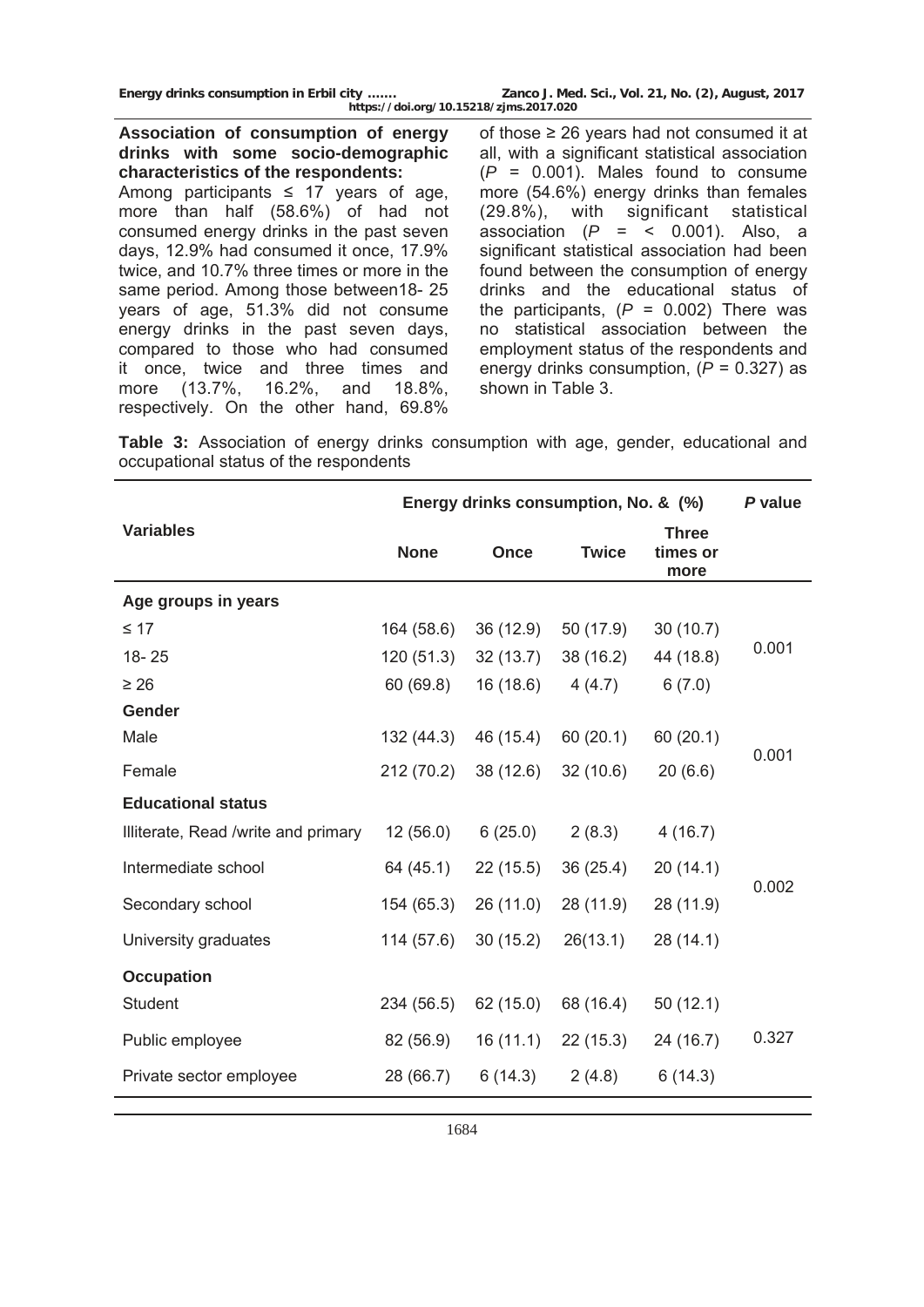#### **Discussion**

Energy drink consumption has been continuous to expand and been more attractive since its beginning in Australia in 1987 and the United States in 1997. From the first day of its initiation until 2012, its market had developed quickly with nearly 700 new brands produced in the United States. Energy drinks have reached more importance in young adult market; to improve vigilance or provide temporary memorial improvement and are readily easily accessible in public places.<sup>15</sup> The current study had shown that 42% of the respondents had consumed energy drinks (once or more / week). Almost similar results were reported in studies done in Pakistan, Saudi Arabia and Turkey  $(42.89\%, 46\% \text{ and } 51.4\%, \text{ respectively}).$ <sup>1</sup>  $17$  This might be due to the similar culture and ease of availability of energy providing drinks in such communities. The reasons why energy drinks were consumed, two- thirds of them consumed it to get energy, nearly similar results were reported in a study in Ghana stated that high percentage (53.6%) of the respondents who consume energy drinks indicated that they did so to replace lost energy after a competition or training.<sup>13</sup> This might be contributed to the ignorance of the respondents regarding health hazards of such drinks and easily access and low prices, in addition to the effect of local advertisements. About two- thirds of the participants in this study perceived that consumption of energy drinks is harmful mostly due to its effect on heart and blood pressure and to a lesser extent; addiction, osteoporosis, and headache. A study in Saudi Arabia found that students experienced a number of adverse health effects. Increased frequency of urination and sleeplessness were more common in males than females. Only 36.70% males and 14.28% of females had not ever shown any adverse health effects.<sup>18</sup> Another study in Australia found that most respondents who indicated recreational use; showed experiencing symptoms (87%). These

symptoms were palpitations, anxiety, tremor and dyspepsia.<sup>19</sup> This might be due to the ignorance and unfamiliarity of adolescents about ingredients of such drinks and its adverse effect on health and even consumption of other beverages like alcohol. Regarding recommending the use of energy drinks to friends and family, one-fifth thought that they would recommend energy drinks, and few of them had brought energy drinks to their house. In a study in Saudi Arabia, 40% recommended using it. $18$  This variability might be due to better awareness about adverse effects of such drinks among the study population. Regarding the role of advertisements in encouraging people to consume energy drinks, majorities have seen advertisements on TVs, and more than three-quarters thought that advertisements would encourage them to drink. A study in Ghana from seven public universities indicated that manufacturers of energy drinks usually target adolescents including students and athletes who are easily attracted to drink energy drinks after watching various attractive marketing announcements on TVs, in magazines and newspapers.<sup>13</sup> Another study in Saudi Arabia indicated that the main sources of information about the consumption of energy drinks were from friends and colleagues (32%) school/college or work friends (21%) electronic social networks  $(14%)$ , and mass media  $(13%)$ .<sup>16</sup> Less than half of the respondents indicated that through advocating more rules and regulations by the Ministry of Health, the consumption of such drinks could be reduced, in addition to other measures like health education, banning selling it in public places and increasing prices. A study in Lebanon highlighted the significance of health edu-cation to avoid the consumption of energy drinks in ex-cessive quantities and to change some wrong understandings among adolescents concerning the benefits of energy drinks.<sup>20</sup> Also, results of the study had shown that those < 25 years, had consumed more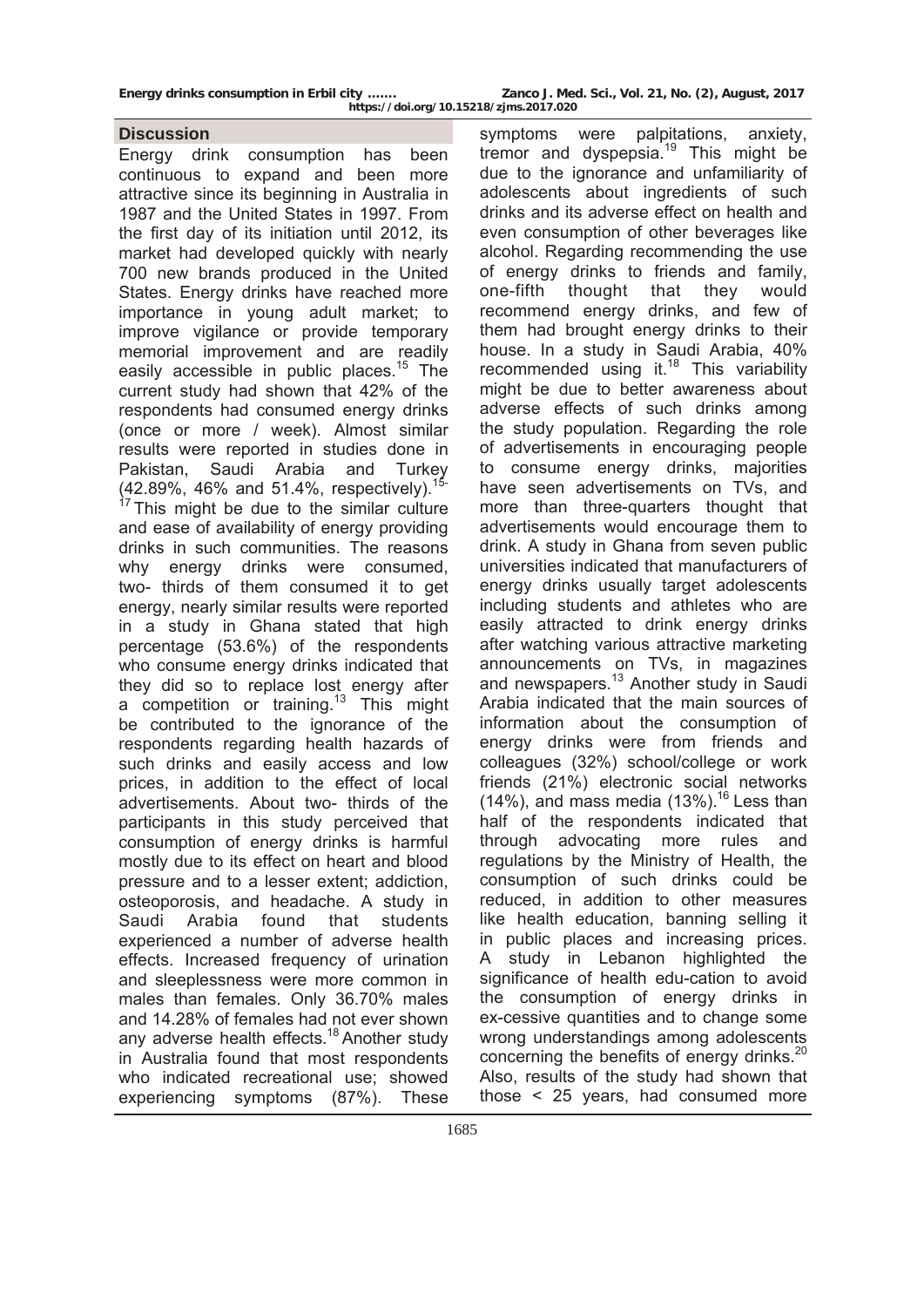energy drinks than those ≥25 years, with a significant statistical difference. This might be attributed to the fact that younger age groups are more eager to consume such drinks, due to enjoying its taste, being more active, in addition to its intended effect to reduce sleeping hours and having better physical and mental activities. Studies in Ghana and Denmark had shown almost similar results, where increased consumption of energy drinks among young age groups was reported compared to other age groups. $13,21$  Males found to consume energy drinks significantly more than females. Males in our community have more access to the external environment, in addition to other factors of the high tendency among males to consume such drinks as a sign of prestige to show more power and energy. Studies in Saudi Arabia showed that the male to female difference was also statistically significant.<sup>18,22</sup> Another study in Lebanon had revealed that males tend to consume energy drinks three times more than females. $20$ Also, there was a significant statistical association between the consumption of energy drinks and educational status. Those with a low level of education had consumed it more than others. This might be due to the effect of advertisements, which address the younger age groups, low awareness and lacking enough education regarding health hazards of such drinks. A study in Denmark stated that energy drink consumption is more predominant among males and there is a strong social rise in the prevalence of energy drink consumption where the intake is much more common among people with low education levels than those with higher levels of education.<sup>21</sup>

# **Conclusion**

Energy drink consumption is highly prevalent among adolescent and young adults in Erbil city, which calls for more regulations and review the sale of these drinks. Adolescent`s education and raising community awareness about adverse

reactions and health hazards of such beverages is a crucial issue, in addition to banning selling it in public places. Another regulation is through increasing taxes on such harmful drinks, which may lead to decrease its usage by adolescents. Findings of this study could be helpful for coaches and sports/ school managers who should be aware of the consumption practices of their students and sports players to correct misunderstandings regarding the expected benefits of energy drinks. Accordingly, it provides young drinkers with accurate information on consumption of energy drinks because these affect their school and athletic performance, and to ensure both safety and well- being of the adolescents. The findings and the conclusions of this study would be helpful to health policy planners in addressing possible strengths, weaknesses, and areas that need more attention and improvement in their future strategic plans to better review and regulate labeling and sale of energy drinks. Also, the study could provide a baseline data that could be used to conduct more in -depth research with larger sample size.

# **Conflicts of interest**

The author reports no conflicts of interest.

#### **References**

- 1. O'brien MC, McCoy TP, Rhodes SC, Wanger A, Wolfson M. Caffeinated cocktails: Energy drink consumption, high-risk drinking, and alcoholrelated consequences among College Students. Acad Emerg Med J 2008; 15: 399– 48.
- 2. [Arria AM](http://www.ncbi.nlm.nih.gov/pubmed/?term=Arria%20AM%5BAuthor%5D&cauthor=true&cauthor_uid=21073486), [Caldeira KM](http://www.ncbi.nlm.nih.gov/pubmed/?term=Caldeira%20KM%5BAuthor%5D&cauthor=true&cauthor_uid=21073486), [Kasperski SJ](http://www.ncbi.nlm.nih.gov/pubmed/?term=Kasperski%20SJ%5BAuthor%5D&cauthor=true&cauthor_uid=21073486), [Vincent KB](http://www.ncbi.nlm.nih.gov/pubmed/?term=Vincent%20KB%5BAuthor%5D&cauthor=true&cauthor_uid=21073486), [Griffiths RR](http://www.ncbi.nlm.nih.gov/pubmed/?term=Griffiths%20RR%5BAuthor%5D&cauthor=true&cauthor_uid=21073486), [O'Grady KE](http://www.ncbi.nlm.nih.gov/pubmed/?term=O). Energy drinks consumption and increased risk for alcohol dependence. [Alcohol Clin Exp Res](http://www.ncbi.nlm.nih.gov/pubmed/21073486) 2011; 35:365- 75.
- 3. Seifert SM, Schaechter JL, Hershorin ER, Lipshultz SE. Health effects of energy drinks on children, adolescents, and young adults. Pediatrics 2011; 127: 511- 28.
- 4. Reissig CJ, Strain EC, Griffiths RR. Caffeinated energy drinks- a growing problem. [Drug Alcohol](http://www.ncbi.nlm.nih.gov/pubmed/18809264)  [Depend](http://www.ncbi.nlm.nih.gov/pubmed/18809264) 2009; 99:1-10.
- 5. Doheny K. Energy drinks: Hazardous to your health? Available at: [http://www.webmd.com/food](http://www.webmd.com/food-recipes/news/20080924/energy-drinks-hazardous-to-your-health.%20Accessed:%20%20March%2021)[recipes/news/20080924/energy-drinks-hazardous](http://www.webmd.com/food-recipes/news/20080924/energy-drinks-hazardous-to-your-health.%20Accessed:%20%20March%2021) [-to-your-health. Accessed: March 21](http://www.webmd.com/food-recipes/news/20080924/energy-drinks-hazardous-to-your-health.%20Accessed:%20%20March%2021), 2015.